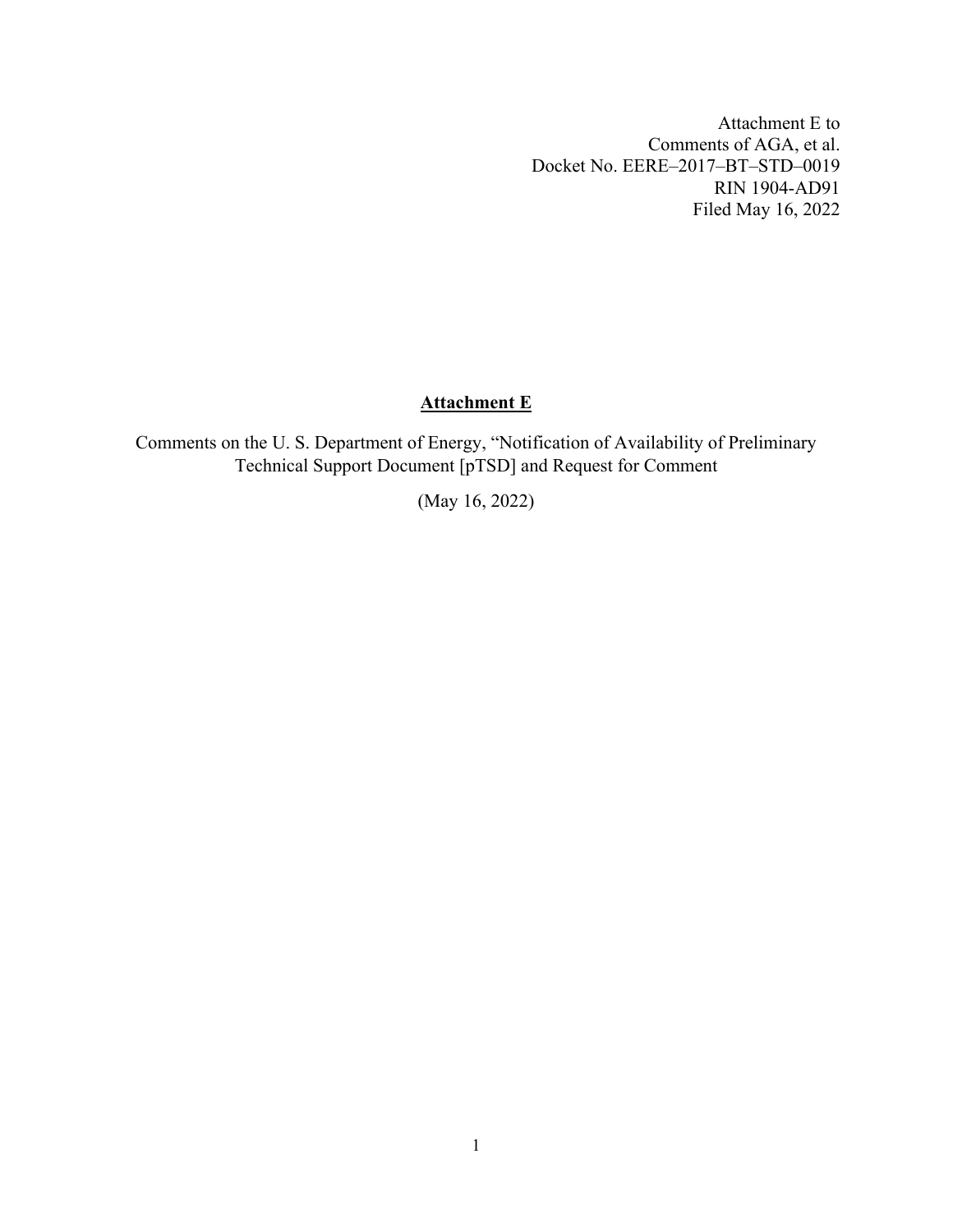## **Comments on the U. S. Department of Energy, "Notification of Availability of Preliminary Technical Support Document [pTSD] and Request for Comment [EERE–2017–BT–STD– 0019] RIN 1904–AD91**

## **May 16, 2022**

The fuel gas industry organizations presenting these comments ("Commenters") are pleased to provide their comments on the U. S. Department of Energy (the "Department"), "Notification of Availability of Preliminary Technical Support Document  $[pTSD]$ <sup>[1](#page-1-0)</sup> and spreadsheet analysis of consumer economics of proposed efficiency levels (EL) for federal minimum efficiency standards for these products.

Commenters were encouraged to comment constructively on the development of the final technical support document (TSD) for the subject rulemaking and appreciate the opportunity to comment on the Department's pTSD supporting the subject rulemaking. Detailed constructive review of the pTSD is hampered by three factors:

- The late release of the pTSD spreadsheet on April  $22<sup>nd</sup>$  following the announcement of the pTSD document availability on March  $1<sup>st</sup>$ , which itself was followed by the actual posting of the document on March 8<sup>th</sup>.
- The pTSD document explanatory coverage of the entire TSD documentation and models but the limitation of the spreadsheet to coverage of only the consumer life cycle cost (LCC) savings and payback period (PBP) analysis.
- The pTSD spreadsheet is limited to calculations of LCC cost savings and PBP analysis and supporting calculations and as a consequence limits stakeholder review of the Department's analysis of economic feasibility of analyzed efficiency levels (EL). It is unexplained why the Department has chosen to only release the posted spreadsheet. Commenters will focus review of future postings of economic analysis spreadsheets with an eye for indications that the economic justification of ELs might change.

Nevertheless, Commenters appreciate the Department's publication and posting of the available materials in advance of finalizing the TSD for the subject rulemaking. Past rulemakings have relied upon publication of completed TSD documents, affording stakeholders very limited opportunity to address the process and content issues crucial to cost and benefits calculations used to support federal minimum efficiency rulemakings. Review and comment on the pTSD give stakeholders an opportunity to address TSD process and content issues for development of the final TSD, and in that spirit, these comments are provided.

<span id="page-1-0"></span><sup>&</sup>lt;sup>1</sup>U. S. Department of Energy, "PRELIMINARY ANALYSIS TECHNICAL SUPPORT DOCUMENT: ENERGY EFFICIENCY PROGRAM FOR CONSUMER PRODUCTS AND COMMERCIAL AND INDUSTRIAL EQUIPMENT: Consumer Water Heaters, March 2022.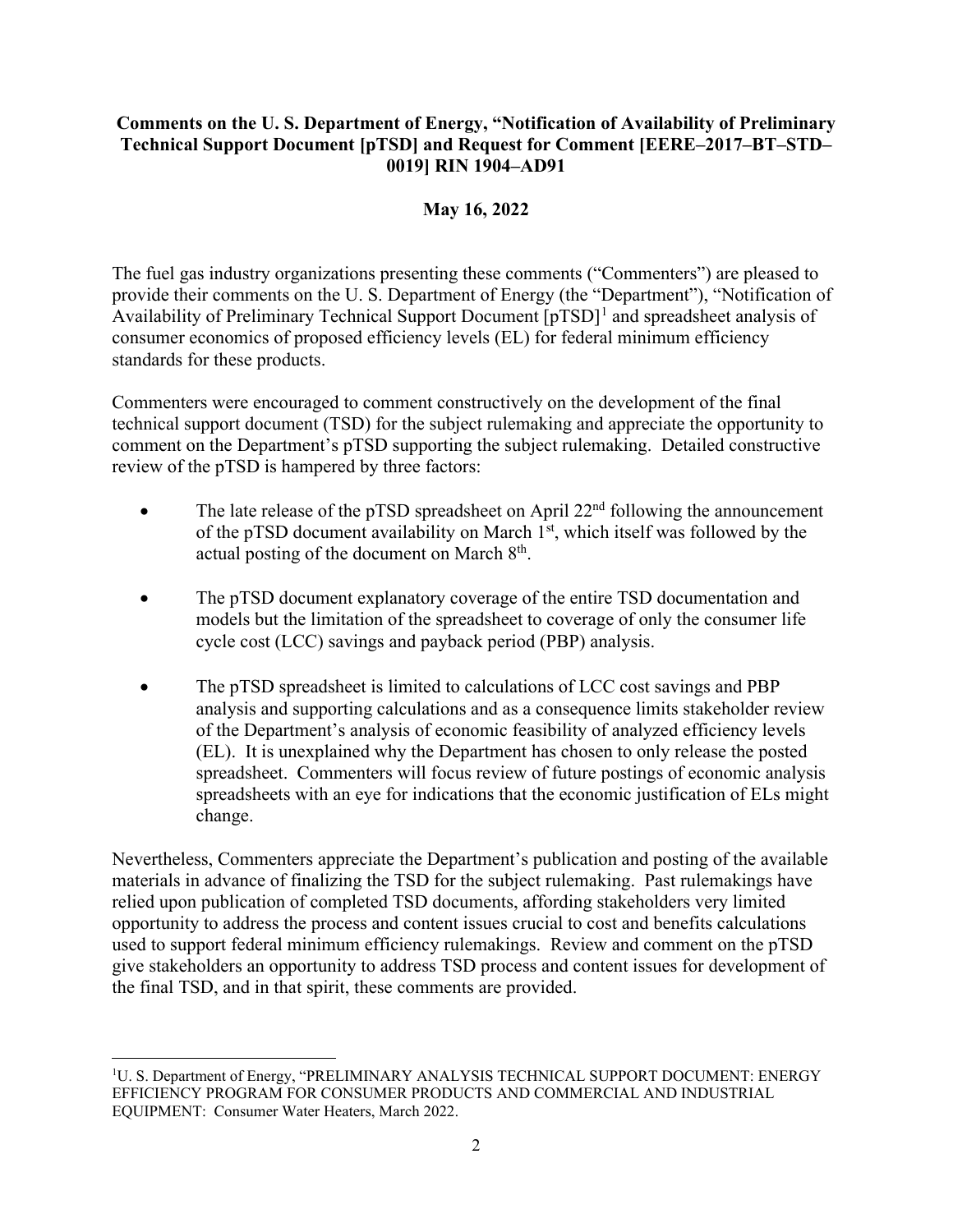However, the Department is accountable for responding to constructive comments offered by all stakeholders and, in particular, revising the pTSD to address deficiencies identified by stakeholders and to bolster the Department's responsibility to provide "substantial evidence" supporting proposed minimum efficiency standards for consumer water heaters as required by federal law. Commenters look forward to monitoring the Department's actions on and responsiveness to these comments and accountability to support minimum efficiency standards for consumer water heaters based upon substantial evidence.

#### **Initial Review Observations**

Based upon the spreadsheet "Summary" and "Statistics" work sheets and the pTSD document Chapter 8, Commenters note among other results the following preliminary results for consumer LCC savings and PBP analysis:

For "gas-fired storage water heaters" greater than or equal to  $(\geq)=$  20 gallons and less than or equal to  $(\leq)=$  55 gallons of hot water storage, EL 2 provides the economically justified set of design options for consideration in revising the current federal minimum efficiency standard for this product class. Tables 8.5.1 and 8.5.2 of the pTSD document these results for life cycle costs, but do not include the life cycle cost savings associated with the ELs.

|                |                       |              | Than or Equal to 20 Gallons and Less Than or Equal to 55 Gallons |         |                       |                     |
|----------------|-----------------------|--------------|------------------------------------------------------------------|---------|-----------------------|---------------------|
| Efficiency     |                       | Simple       | Average                                                          |         |                       |                     |
| Level          | <b>Installed Cost</b> | First Year's | Lifetime<br><b>Operating Cost   Operating Cost</b>               | LCC     | <b>PBP</b><br>(Years) | Lifetime<br>(Years) |
|                |                       |              | <b>Low Draw Pattern</b>                                          |         |                       |                     |
| Baseline       | \$958                 | \$341        | \$3,981                                                          | \$4,939 |                       | 14.0                |
| 1              | \$990                 | \$339        | \$3,955                                                          | \$4,945 | 13.7                  | 14.0                |
| $\overline{2}$ | \$1.051               | \$324        | \$3.791                                                          | \$4.842 | 5.4                   | 14.0                |
| 3              | \$1,429               | \$329        | \$3.842                                                          | \$5,271 | 39.1                  | 14.0                |
| 4              | \$1,666               | \$303        | \$3.543                                                          | \$5,209 | 18.4                  | 14.0                |
| 5              | \$1,816               | \$291        | \$3.406                                                          | \$5,222 | 17.0                  | 14.0                |
|                |                       |              | <b>Medium Draw Pattern</b>                                       |         |                       |                     |
| Baseline       | \$980                 | \$335        | \$3,891                                                          | \$4.871 |                       | 14.0                |
| 1              | \$1.040               | \$333        | \$3.873                                                          | \$4,913 | 33.7                  | 14.0                |
| 2              | \$1,103               | \$320        | \$3,731                                                          | \$4.834 | 8.4                   | 14.0                |
| 3              | \$1,456               | \$325        | \$3,784                                                          | \$5.240 | 50.2                  | 14.0                |
| $\overline{4}$ | \$1.711               | \$301        | \$3.512                                                          | \$5,223 | 21.5                  | 14.0                |
| 5              | \$1,846               | \$289        | \$3.387                                                          | \$5,232 | 19.1                  | 14.0                |
|                |                       |              | <b>High Draw Pattern</b>                                         |         |                       |                     |
| Baseline       | \$1.093               | \$368        | \$4,272                                                          | \$5.365 |                       | 14.0                |
| 1              | \$1,109               | \$366        | \$4,255                                                          | \$5,363 | 9.0                   | 14.0                |
| $\overline{c}$ | \$1,170               | \$353        | \$4,107                                                          | \$5,276 | 5.1                   | 14.0                |
| 3              | \$1.489               | \$358        | \$4,158                                                          | \$5,646 | 39.6                  | 14.0                |
| 4              | \$1,754               | \$330        | \$3,850                                                          | \$5,603 | 17.5                  | 14.0                |
| 5              | \$1,910               | \$317        | \$3.706                                                          | \$5,615 | 16.1                  | 14.0                |
|                |                       |              | Weighted Average Over All Draw Patterns                          |         |                       |                     |
| Baseline       | \$1,034               | \$351        | \$4,077                                                          | \$5.111 |                       | 14.0                |
| 1              | \$1.072               | \$349        | \$4,060                                                          | \$5.132 | 21.5                  | 14.0                |
| 2              | \$1.134               | \$336        | \$3.914                                                          | \$5,048 | 6.7                   | 14.0                |
| 3              | \$1,472               | \$341        | \$3,966                                                          | \$5,437 | 44.7                  | 14.0                |
| 4              | \$1,731               | \$315        | \$3,676                                                          | \$5,407 | 19.4                  | 14.0                |
| 5              | \$1.876               | \$303        | \$3.541                                                          | \$5,417 | 17.5                  | 14.0                |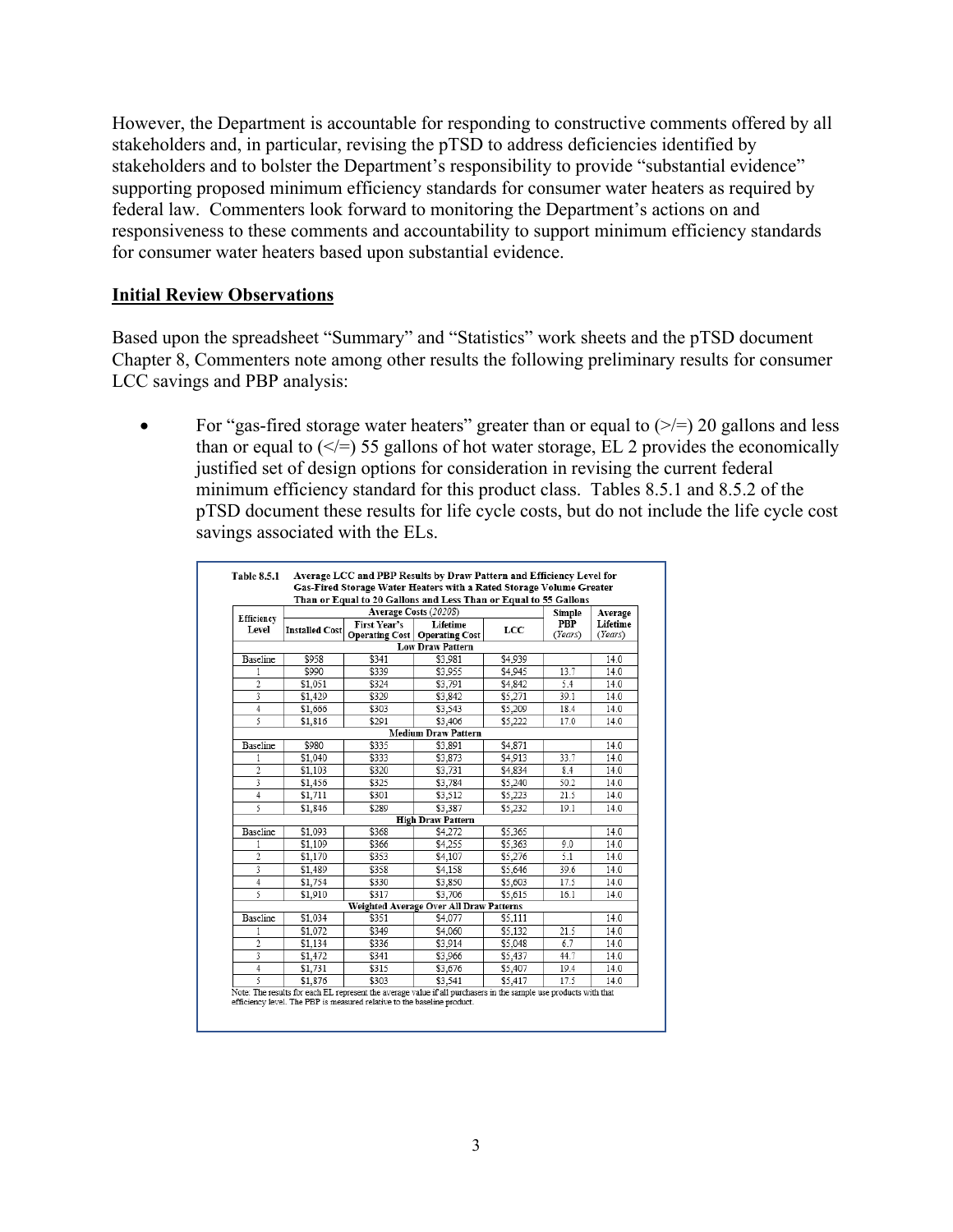|                         | with a Rated Storage Volume Greater Than or Equal to 20 Gallons and Less<br>Than or Equal to 55 Gallons |                                                   |
|-------------------------|---------------------------------------------------------------------------------------------------------|---------------------------------------------------|
| <b>Efficiency Level</b> | Average LCC Savings (2020\$)                                                                            | % of Consumers that<br><b>Experience Net Cost</b> |
|                         | Low                                                                                                     |                                                   |
| 1                       | (S6)                                                                                                    | 45%                                               |
| 2                       | \$95                                                                                                    | 21%                                               |
| 3                       | (S336)                                                                                                  | 79%                                               |
| 4                       | (S240)                                                                                                  | 77%                                               |
| 5                       | (S255)                                                                                                  | 77%                                               |
|                         | Medium                                                                                                  |                                                   |
| 1                       | $(\$41)$                                                                                                | 54%                                               |
| 2                       | \$46                                                                                                    | 30%                                               |
| 3                       | (S365)                                                                                                  | 78%                                               |
| 4                       | (S295)                                                                                                  | 81%                                               |
| 5                       | (S303)                                                                                                  | 80%                                               |
|                         | High                                                                                                    |                                                   |
| 1                       | \$3                                                                                                     | 34%                                               |
| $\overline{2}$          | \$90                                                                                                    | 14%                                               |
| 3                       | (S289)                                                                                                  | 72%                                               |
| 4                       | (S201)                                                                                                  | 76%                                               |
| 5                       | (S211)                                                                                                  | 76%                                               |
|                         | <b>Average Over All Draw Patterns</b>                                                                   |                                                   |
| 1                       | $(\$20)$                                                                                                | 44%                                               |
| 2                       | \$68                                                                                                    | 22%                                               |
| 3                       | (S328)                                                                                                  | 75%                                               |
| 4                       | (S249)                                                                                                  | 79%                                               |
| $\overline{\mathbf{S}}$ | (S258)                                                                                                  | 78%                                               |

However, the spreadsheet Summary for gas-fired storage water heaters shows that EL 2 as a grouping of technologies is the only set of design options that produce positive LCC savings:

| Simulation Results NATIONAL - 10000 samples |                |                                        |                  |                   |                                                  |                |                            |                   |            |               | AEO 2021 - Reference Case |               |                        |        |
|---------------------------------------------|----------------|----------------------------------------|------------------|-------------------|--------------------------------------------------|----------------|----------------------------|-------------------|------------|---------------|---------------------------|---------------|------------------------|--------|
|                                             |                |                                        |                  |                   |                                                  |                | <b>Average LCC Results</b> |                   |            |               |                           |               | <b>Payback Results</b> |        |
|                                             |                |                                        | <b>Installed</b> | <b>First Year</b> | Lifetime                                         |                | <b>LCC</b>                 | <b>Simple LCC</b> | <b>Net</b> | <b>No</b>     | <b>Net</b>                | <b>Simple</b> |                        |        |
|                                             | Level          | <b>Description</b>                     | Price            | <b>Oper, Cost</b> | Oper, Cost*                                      | <b>LCC</b>     | <b>Savings</b>             | <b>Savings</b>    | Cost       | <b>Impact</b> | <b>Benefit</b>            | <b>PBP</b>    | <b>Average</b>         | Median |
| <b>GSWH</b>                                 | $\Omega$       | <b>GSWH SP. Atm. Vent</b>              | \$1,034          | \$351             | \$4,078                                          | \$5,112        | <b>NA</b>                  | <b>NA</b>         | <b>NA</b>  | 100%          | <b>NA</b>                 |               |                        |        |
| <b>GSWH</b>                                 | 4              | <b>GSWH SP. Atm. Vent</b>              | \$1,072          | \$349             | \$4,061                                          | \$5,133        | $-520$                     | $-521$            | 26%        | 39%           | 35%                       | 21.5          | 102                    | 6.4    |
| <b>GSWH</b>                                 | 2              | <b>GSWH Multiple Designs</b>           | \$1,134          | \$336             | \$3,915                                          | \$5,050        | \$68                       | <b>S63</b>        | 24%        | 24%           | 53%                       | 6.7           | 10.7                   | 6.0    |
| <b>GSWH</b>                                 |                | <b>GSWH Elec. Ignition, Power Vent</b> | \$1,472          | \$341             | \$3,967                                          | \$5,439        | $-5328$                    | $-5326$           | 70%        | 16%           | 14%                       | 44.7          | 93.1                   | 50.7   |
| <b>GSWH</b>                                 | А              | <b>GSWH Elec. Ignition, Condensing</b> | \$1,731          | \$315             | \$3,677                                          | \$5,408        | $-5249$                    | $-5296$           | 76%        | 3%            | 21%                       | 19.4          | 30.7                   | 23.3   |
| <b>GSWH</b>                                 | Б              | <b>GSWH Elec. Ignition, Condensing</b> | \$1,876          | \$303             | \$3,543                                          | \$5,419        | $-5258$                    | $-5306$           | 76%        | 2%            | 22%                       | 17.5          | 26.2                   | 21.3   |
| <b>OSWH</b>                                 | $\theta$       | <b>OSWH 1" Insulation</b>              | \$3.442          | \$574             | S6.481                                           | \$9.924        | <b>NA</b>                  | <b>NA</b>         | <b>NA</b>  | 100%          | <b>NA</b>                 |               |                        |        |
| <b>OSWH</b>                                 |                | <b>OSWH 2" Insulation</b>              | \$3.494          | \$558             | \$6,300                                          | <b>S9.793</b>  | <b>S131</b>                | <b>S130</b>       | 5%         | 51%           | 43%                       | 3.1           | 3.2                    | 3.0    |
| <b>OSWH</b>                                 | 2              | <b>OSWH 2" Insulation</b>              | \$3.626          | \$542             | \$6,129                                          | \$9.755        | \$127                      | <b>S169</b>       | 20%        | 27%           | 53%                       | 5.6           | 6.9                    | 6.2    |
| <b>ESWH</b>                                 | $\Omega$       | <b>ESWH Elec. Resistance</b>           | <b>S778</b>      | <b>\$469</b>      | \$5,303                                          | <b>S6.081</b>  | <b>NA</b>                  | <b>NA</b>         | <b>NA</b>  | 100%          | <b>NA</b>                 |               |                        |        |
| <b>ESWH</b>                                 | ٠              | <b>ESWH Elec. Resistance</b>           | \$854            | <b>S465</b>       | \$5,267                                          | <b>S6.121</b>  | $-540$                     | $-540$            | 77%        | 9%            | 14%                       | 22.8          | 28.4                   | 26.1   |
| <b>ESWH</b>                                 | 2              | <b>ESWH Heat Pump</b>                  | \$1,406          | <b>\$251</b>      | \$2,934                                          | \$4,341        | \$1,736                    | \$1,740           | 21%        | 7%            | 71%                       | 2.9           | 20.1                   | 3,4    |
| <b>ESWH</b>                                 |                | <b>ESWH Heat Pump</b>                  | \$1,580          | \$241             | \$2,832                                          | \$4,412        | \$1,602                    | \$1,669           | 29%        | 4%            | 68%                       | 3.5           | 27.7                   | 4.4    |
| <b>ESWH&gt;55</b>                           | $\Omega$       | ESWH>55 Heat Pump                      | \$1,842          | \$302             | \$3,501                                          | \$5.342        | <b>NA</b>                  | <b>NA</b>         | <b>NA</b>  | 100%          | <b>NA</b>                 |               |                        |        |
| <b>ESWH&gt;55</b>                           |                | ESWH>55 Heat Pump                      | \$1,900          | \$228             | \$2,698                                          | \$4,598        | <b>S755</b>                | <b>S744</b>       | 1%         | 91%           | 9%                        | 0.8           | 11                     | 0.9    |
| <b>ESWH&gt;55</b>                           | 2              | ESWH>55 Heat Pump                      | \$2,069          | <b>\$214</b>      | \$2,541                                          | \$4,610        | <b>S86</b>                 | \$732             | 50%        | 26%           | 24%                       | 2.6           | 17.8                   | 12.0   |
| <b>GIWH</b>                                 | $\mathbf{0}$   | <b>GIVH Non-Condensing</b>             | \$1,666          | \$325             | \$5.049                                          | <b>S6.715</b>  | <b>NA</b>                  | <b>NA</b>         | <b>NA</b>  | 100%          | <b>NA</b>                 |               |                        |        |
| <b>GIWH</b>                                 | -1             | <b>GIVH Condensing</b>                 | \$1,842          | \$307             | \$4,772                                          | <b>\$6,614</b> | \$99                       | <b>S101</b>       | 17%        | 63%           | 19%                       | 94            | 22.7                   | 13.0   |
| <b>GIWH</b>                                 | $\overline{2}$ | <b>GIV/H Condensing</b>                | \$1,857          | <b>\$296</b>      | \$4,623                                          | <b>\$6,480</b> | <b>\$207</b>               | \$235             | 18%        | 51%           | 32%                       | 6.6           | 13.9                   | 6.4    |
| <b>GIWH</b>                                 |                | <b>GIV/H Condensing</b>                | \$1,900          | \$291             | \$4,540                                          | S6,441         | <b>S150</b>                | \$274             | 33%        | 9%            | 58%                       | 6.8           | 15.9                   | 9.2    |
| <b>GEWH</b>                                 | $\Omega$       | <b>GEWH 2" Foam Insulation</b>         | \$1,347          | <b>S517</b>       | \$5.899                                          | S7.246         | <b>NA</b>                  | <b>NA</b>         | <b>NA</b>  | 100%          | <b>NA</b>                 |               |                        |        |
| <b>GEWH</b>                                 |                | <b>GEWH 4" Foam Insulation</b>         | \$1,492          | \$512             | \$5,853                                          | \$7,345        | $-599$                     | $-599$            | 96%        | 3%            | 1%                        | 34.9          | 1.2                    | 1.0    |
| All dollar values are in 2020S.             |                |                                        |                  |                   | * discounted and summed over lifetime of product |                |                            |                   |            |               |                           |               |                        |        |

• For competing "electric storage water heaters"  $\ge$  /= 20 gallons and  $\lt$  = 55 gallons of hot water storage, EL 3 and 4 provide the most economically justified set of design options for consideration. Table 8.5.6 documents these results.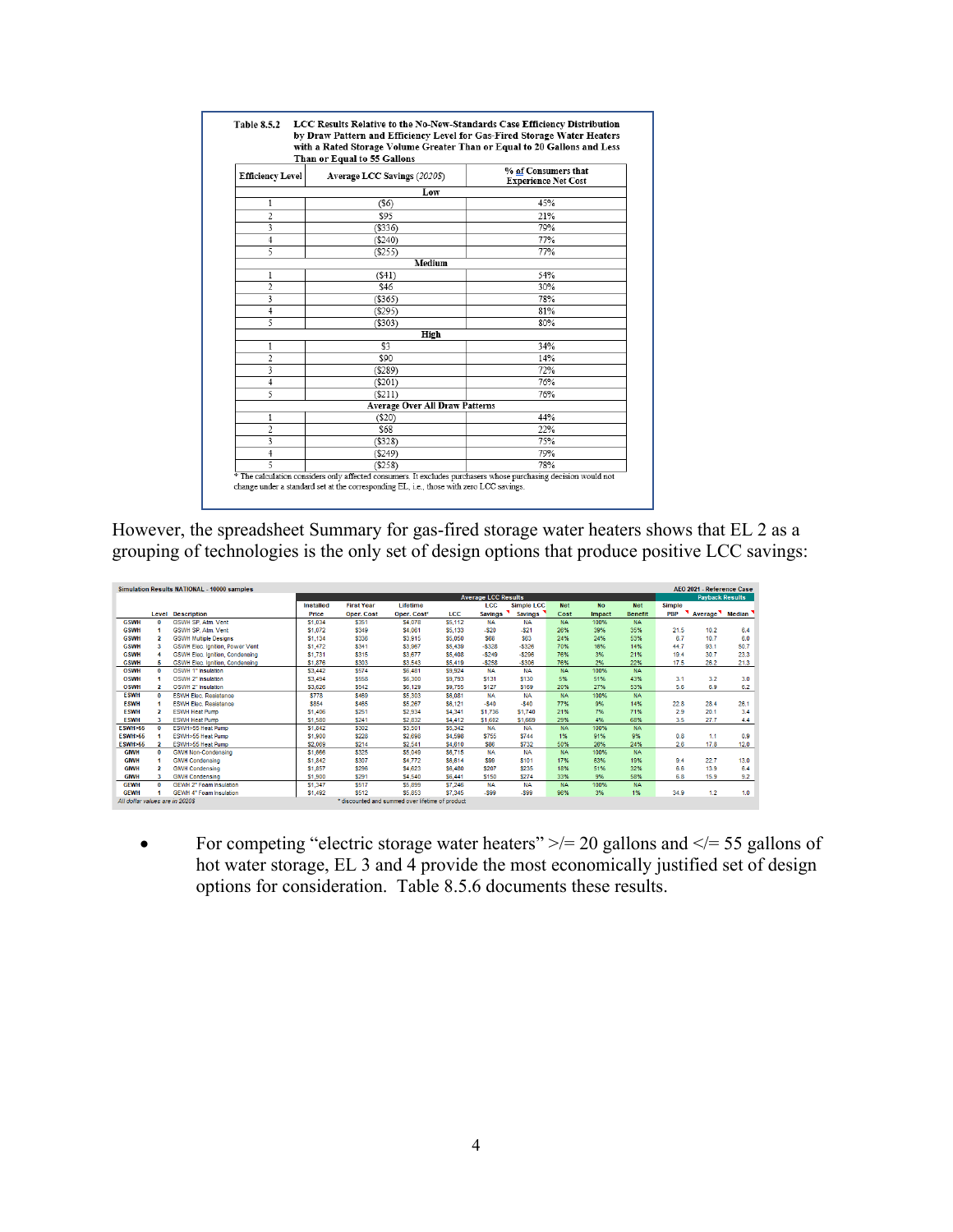|                | Than or Equal to 55 Gallons                                         |                            | with a Rated Storage Volume Greater Than or Equal to 20 Gallons and Less |
|----------------|---------------------------------------------------------------------|----------------------------|--------------------------------------------------------------------------|
|                | Efficiency Level Average LCC Savings % of Consumers that<br>(2020S) | <b>Experience Net Cost</b> |                                                                          |
|                | Low                                                                 |                            |                                                                          |
|                | $(\$30)$                                                            | 74%                        |                                                                          |
| $\overline{2}$ | \$1,673                                                             | 15%                        |                                                                          |
| 3              | \$1.539                                                             | 22%                        |                                                                          |
|                | Medium                                                              |                            |                                                                          |
|                | (\$47)                                                              | 86%                        |                                                                          |
| 2              | \$1,780                                                             | 17%                        |                                                                          |
| 3              | \$1,646                                                             | 24%                        |                                                                          |
|                | High                                                                |                            |                                                                          |
|                | \$12                                                                | 46%                        |                                                                          |
| $\overline{c}$ | \$1,383                                                             | 27%                        |                                                                          |
| 3              | \$1,261                                                             | 31%                        |                                                                          |
|                | <b>Average Over All Draw Patterns</b>                               |                            |                                                                          |
|                | (S40)                                                               | 81%                        |                                                                          |
| $\overline{c}$ | \$1,736                                                             | 17%                        |                                                                          |
| 3              | \$1.602                                                             | 24%                        |                                                                          |

- Both of these two initial observations are consistent across the three hot water draw patterns represented by currently listed storage water heaters on the Air Conditioning, Heating, and Refrigeration Institute (AHRI) online Directory: "Low," "Medium," and "High" draw usages.
- For "gas-fired instantaneous water heaters" with a rated storage volume with  $<$  2 gallons and an input rating greater than 50,000 British thermal units per hour (Btu/h), EL 3 provides the most economically justified set of design options for consideration. Table 8.5.9 documents these results.

|                     |                       | Average Costs (2020\$) | Than 2 Gallons and an Input Rating Greater Than 50,000 Btu/h |         |     |      |
|---------------------|-----------------------|------------------------|--------------------------------------------------------------|---------|-----|------|
|                     |                       | Simple                 | Average                                                      |         |     |      |
| Efficiency<br>Level | <b>Installed Cost</b> | PBP<br>(Years)         | Lifetime<br>(Years)                                          |         |     |      |
|                     |                       | Cost                   | Cost<br><b>Medium Draw Pattern</b>                           |         |     |      |
| <b>Baseline</b>     | \$1,638               | \$318                  | \$5,013                                                      | \$6,650 |     | 20.0 |
|                     | \$1,798               | \$300                  | \$4,744                                                      | \$6,542 | 8.9 | 20.0 |
| $\mathfrak{D}$      | \$1,811               | \$290                  | \$4,600                                                      | \$6,409 | 6.2 | 20.0 |
| 3                   | \$1,845               | \$284                  | \$4.520                                                      | \$6,363 | 6.3 | 20.0 |
|                     |                       |                        | <b>High Draw Pattern</b>                                     |         |     |      |
| Baseline            | \$1,671               | \$326                  | \$5,049                                                      | \$6,718 |     | 20.0 |
|                     | \$1,849               | \$307                  | \$4,771                                                      | \$6,619 | 9.5 | 20.0 |
| $\mathfrak{D}$      | \$1,865               | \$297                  | \$4,621                                                      | \$6,484 | 6.7 | 20.0 |
| 3                   | \$1,909               | \$292                  | \$4,539                                                      | \$6,446 | 69  | 20.0 |
|                     |                       |                        | Weighted Average Over All Draw Patterns                      |         |     |      |
| Baseline            | \$1.666               | \$325                  | \$5,044                                                      | \$6,709 |     | 20.0 |
|                     | \$1,842               | \$306                  | \$4,767                                                      | \$6,608 | 9.4 | 20.0 |
| $\mathfrak{D}$      | \$1,857               | \$296                  | \$4.618                                                      | \$6,474 | 6.6 | 20.0 |
| 3                   | \$1,900               | \$291                  | \$4,536                                                      | \$6,435 | 68  | 20.0 |

However, these observations are based upon review of the calculated and documented LCC savings and PBP analysis results provided in the published pTSD document and the spreadsheet. The spreadsheet calculations have been a source of controversy in recent appliance efficiency rulemakings and deserve closer scrutiny. The limiting extended comment deadline of May 16, 2022 has served to focus Commenters' review on process and structural issues of the pTSD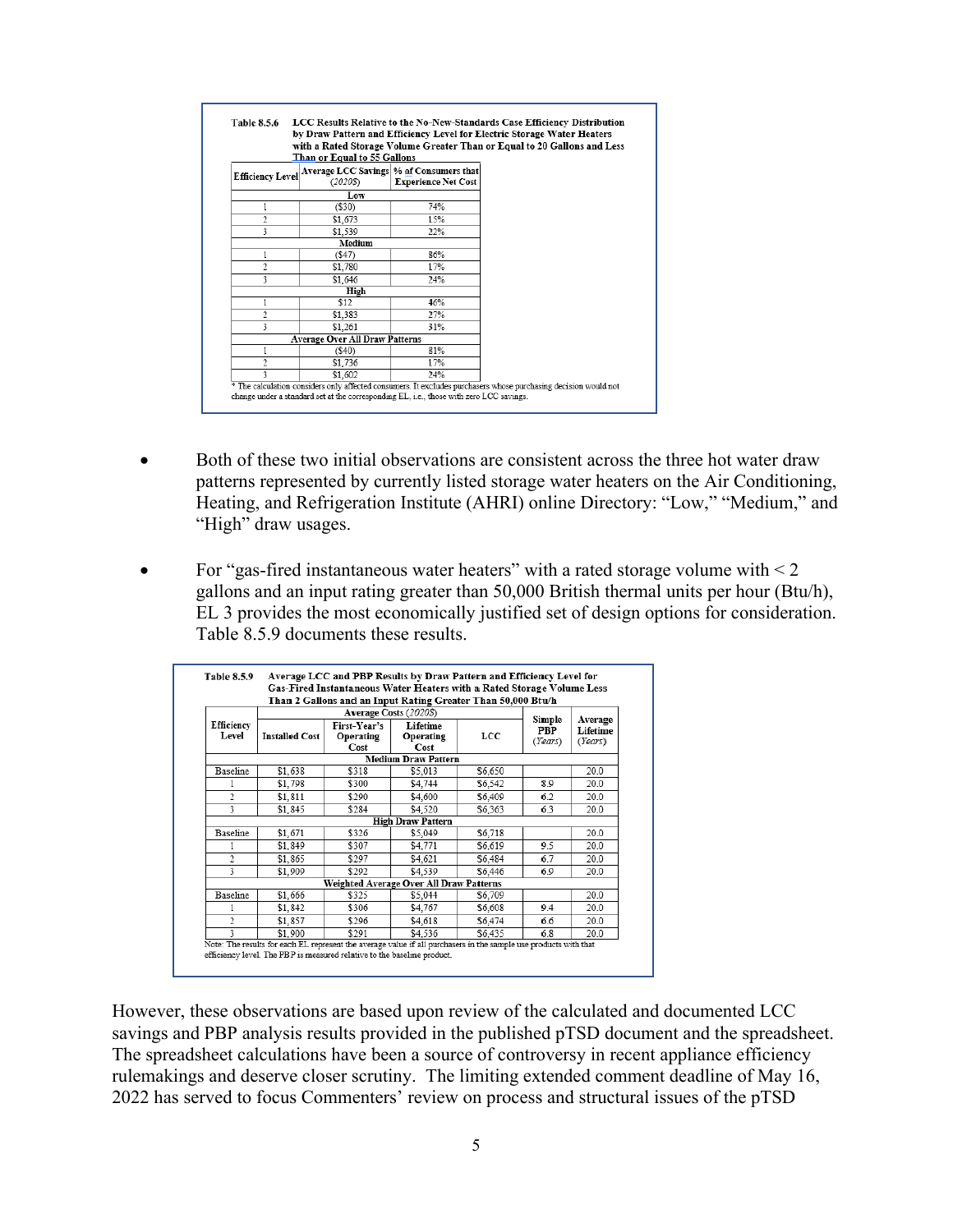through a preliminary review of the document and the spreadsheet with an aim of improving the final TSD. More detailed issues of the analysis are stated later in these comments. Once resolved, these more detailed concerns might change the LCC savings and PBP analysis outcome for gas-fired storage water heaters to justifying EL 1 instead of EL 2 since the average negative LLC savings for this product class is only - \$20 over the life of the product at EL 2 in the current analysis.

# **pTSD Approach**

More generally, past issues of random assignment of consumers to appliance purchase decisions in the base case life cycle cost analysis has been an enduringly contentious issue with the Department's TSD approach, and the Department appears to have not undertaken measures to address stakeholder concerns of that kind. More detailed review of this issue is ongoing. From recent Department responses to this concern, the Department has opined that random assignment is justified as a means of accounting for "market failure" in appliance purchase decisions. However, it has never presented analysis that justifies linkages between market failure and random purchase behavior.

Commenters specifically note the letter sent to Department Secretary Granholm by the U. S. Small Business Administration ("SBA"), Office of Advocacy on Friday, May 13<sup>th</sup> calling on the Department to reopen comments on the Process Rule.<sup>[2](#page-5-0)</sup> Substantive recommendations of SBA include the calls for the Department to use the framework laid out in the Office of Management and Budget's Circular A-4 to organize the Department's regulatory impact analysis for its energy efficiency rulemakings,<sup>[3](#page-5-1)</sup> but most immediately important is the recommendation to include in its analysis consideration of non-regulatory measures in its analysis of economic justification of minimum energy efficiency standards proposals. Commenters note that action on this recommendation would most efficiently allow the Department to address issues of market failure and direct action toward enhancing these measures rather than unjustified reliance upon minimum energy efficiency standards to address market failure.

Additionally, the findings of the National Academies of Sciences ("NAS") peer review report referred to in the SBA letter on the Department's implementation of the Process Rule for appliance efficiency rulemaking[4](#page-5-2) calls on the Department to improve its coverage of market failure in relation to the setting of appliance minimum efficiency standards, but no evidence is

<span id="page-5-0"></span><sup>&</sup>lt;sup>2</sup> U. S. Small Business Administration, "Re: Request to Reopen Comments on Energy Conservation Program for Appliance Standards: Procedures, Interpretations, and Policies for Consideration in New or Revised Energy," Conservation Standards and Test Procedures for Consumer Products and Commercial/Industrial Equipment (86 Fed. Reg. 18901; April 12, 2021), May 13, 2022.

<span id="page-5-1"></span><sup>&</sup>lt;sup>3</sup> Office of Management and Budget, Circular A-4, Regulatory Analysis, To the Heads of Executive Agencies and Establishments, (Sept. 17, 2003), Circular A-4 (whitehouse.gov). See also Review of Methods Used by the U.S. Department of Energy in Setting Appliance and Equipment Standards, National Academies of Sciences, Engineering, and Medicine, The National Academies Press, (Dec. 28, 2021).

<span id="page-5-2"></span><sup>4</sup> National Academies of Sciences, Engineering, and Medicine 2021. *Review of Methods Used by the U.S. Department of Energy in Setting Appliance and Equipment Standards*. Washington, DC: The National Academies Press. https://doi.org/10.17226/25992.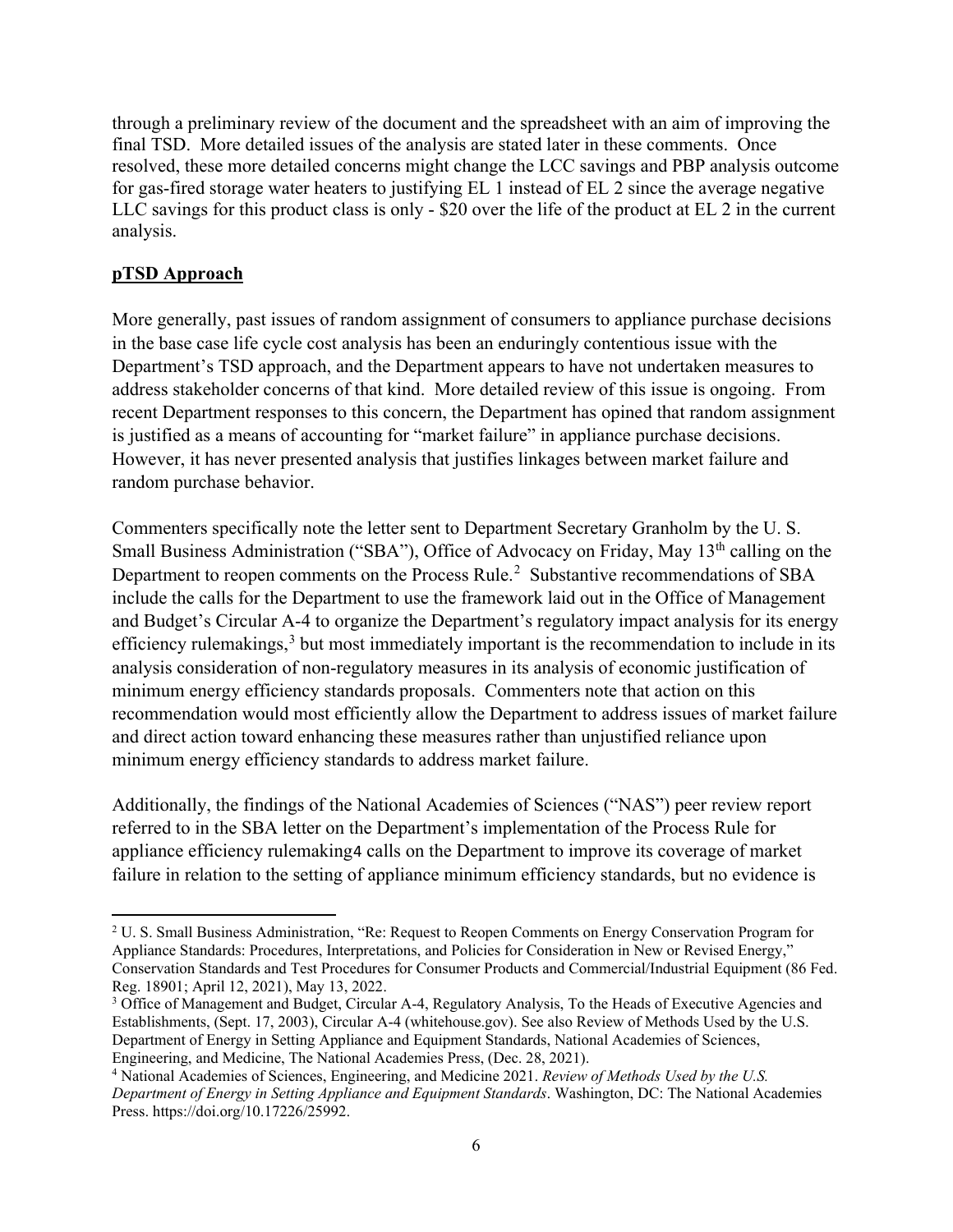provided in the pTSD document that the Department has included additional consideration of that recommendation.

RECOMMENDATION: To address the issues in consumer base case definition and for LCC evaluation and beyond the SBA recommendations, it is recommended that the Department modify the spreadsheet in one of two ways:

- Correlated Consumer Attributes Approach: Under a Correlated Consumer Attribute Approach, the Department would use the functionality of the Monte Carlo software to avoid presumed non-rational economic decision making by implementing simulation correlations of these variable and develop base case conditions that better approximate consumer decision making. Additionally, stakeholders need to understand how the Department is justifying distributional data on key inputs to account for consumer population diversity and data uncertainty. Efforts to account for correlated variables in the life cycle cost analysis, a key aspect of good practice for implementation of the Monte Carlo methods, needs to be accounted for and justified.
- Rational Consumer Economic Choice Approach: Assuming that market failure and other non-rational decision-making criteria can be handled elsewhere and outside the setting of minimum efficiency standards, the Rational Consumer Economic Choice Approach would calculate for each simulated consumer the most life cycle cost efficient alternative among available water heating products and assign that as the base case over which improvements provided by higher efficiency options would be evaluated. As economic conditions in out-years of the analysis would change, optimal life cycle cost options would also change.

RECOMMENDATION: Since the step of developing the pTSD affords the Department to revise its TSD approach in light of these concerns and the NAS peer review recommendations, Commenters strongly recommend the Department to sponsor a workshop of stakeholders, Department staff, and technical contractors covering these and other unresolved issues of the approach prior to its expenditure of addition financial and time resources on TSD development and rulemaking. Now is the time to fix the TSD approach. A workshop would be the first tangible step toward implementing either of the approaches proposed above or other alternatives that stakeholders might proposed and agree to.

Commenters are disappointed in the Department's decision<sup>[5](#page-6-0)</sup> not to prepare and issue a framework document as part of pre-NOPR stages of rulemaking as a deviation from 10 CFR part 430, subpart C, appendix A. That decision by the Department is ill-advised given the significant specific recommendations of the NAS peer review report and the need to reconsider rulemaking procedures in light of those recommendations, including development of TSDs for proposed minimum efficiency rules. Not preparing a framework document in advance of the presentation of the preliminary TSD or in the absence of addressing the NAS peer review findings essentially makes the findings of the peer review moot and voids its constructive recommendations to

<span id="page-6-0"></span><sup>5</sup> Federal Register, Vol. 87, No. 40, March 1, 2022, p. 11330.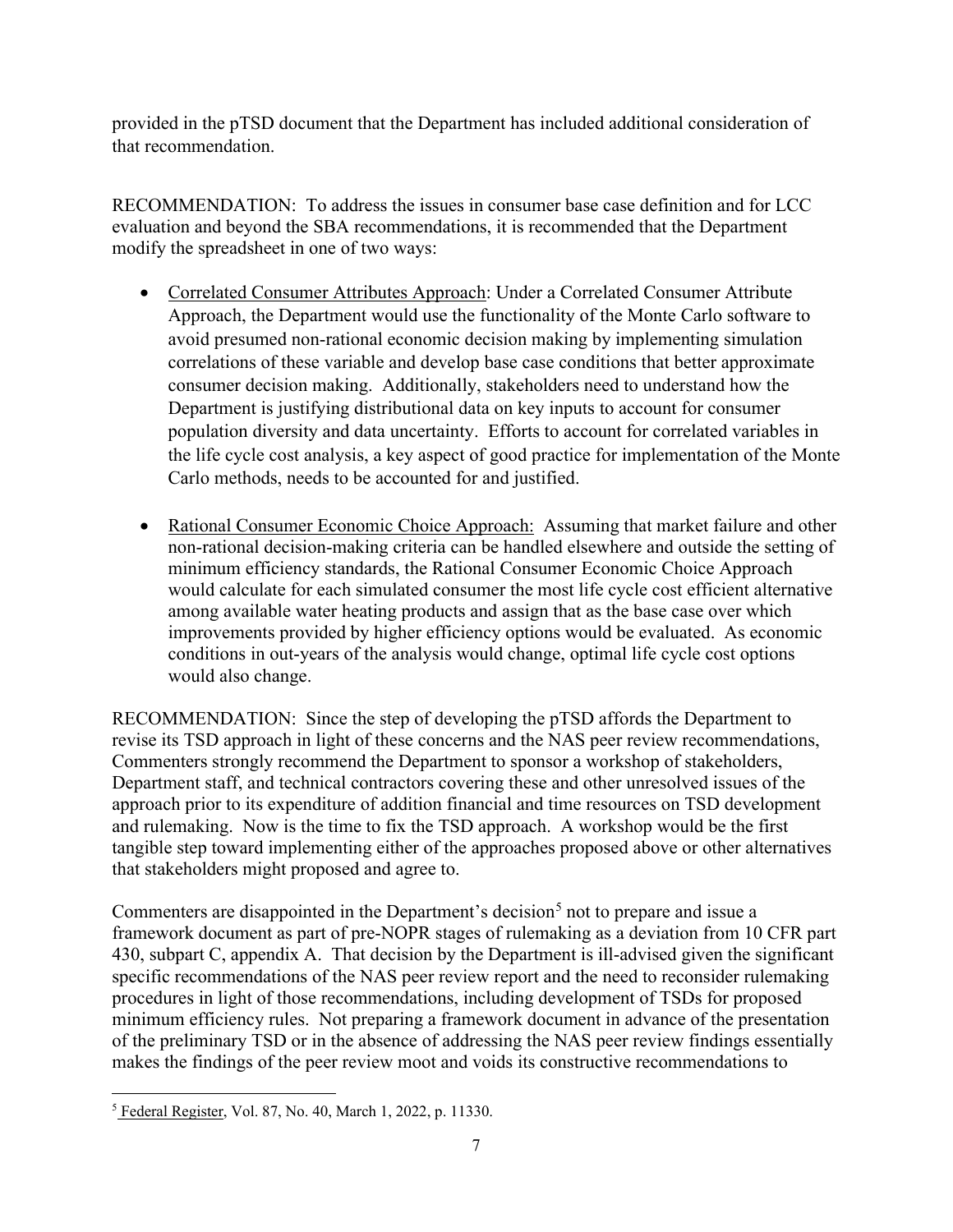improve Department's minimum efficiency standards rulemaking process. Instead, the Department's decision appears to have been motivated by an interest expressed in the March 1st Federal Register announcement for "expeditiously clear[ing] the backlog of missed regulatory deadlines."<sup>[6](#page-7-0)</sup> Subsequent rulemaking decisions related to length of comment period and use of unchanged analytical methods could be ill-founded in light of the decision not to prepare a framework document.The Department has effectively avoided making changes to its "Process Rule" responsibilities since its second determination on the final rule<sup>[7](#page-7-1)</sup> was issued before the NAS report on the subject was published. But the specific issues of this action do not need to be raised here. The overall objective is to identify procedural issues identified by Commenters as a means of amplifying long-standing criticism of the Department's propensity to use procedural shortcuts.

It is noted that neither the Federal Register announcement nor the preliminary TSD raised the subject of the NAS peer review and that the work of the NAS peer review committee appears to be not considered in the development of the TSD, most notably relating to the consumer economic analysis. Several of the NAS peer review recommendations on consumer impacts are noteworthy but appear to be missing within the development and issuing of the preliminary technical support document. The following are just examples of the considerations voiced by the NAS peer review committee that are not addressed in the TSD:

• No deliberate attempts appear to have been made to address consumer choice and tradeoffs (NAS RECOMMENDATION 4-3), and instead assignment of consumer purchase decisions again appears to be continuing to use a random assignment of consumers across the design options considered in the life-cycle cost analysis.

Consumer choice and decision making is not accounted for in rational economic terms among the options of: (1) savings that could be demonstrated among the choices of a baseline water heater against the proposed efficiency levels (EL) that are ultimately likely to be proposed or (2) savings that could accrue from continuing to own a baseline product versus purchasing an EL-rated product (NAS RECOMMENDATION 4-5).

• Representation in the variability and uncertainty are not fully considered around installation costs of water heaters, particularly in storage gas water heater replacement applications requiring a shift in venting systems from atmospheric venting to power venting and the consequences to venting of other appliances. A proper probabilistic characterization is needed, which would identify the loss of consumer economic value from not being able to replace gas water heaters with compatible water heater models (NAS RECOMMENDATION 4-6).

Additionally, the assumption that the Department makes across all water heater replacement consumers is a simplistic presumption of a single-family household replacing its water heater with some accounting for variability in installation requirements (e.g., venting into masonry chimneys and some consideration of common venting with the dwelling unit furnace). These

<span id="page-7-1"></span><span id="page-7-0"></span><sup>&</sup>lt;sup>6</sup> Federal Register, Vol. 86, No. 236, December 13, 2021, p. 70893.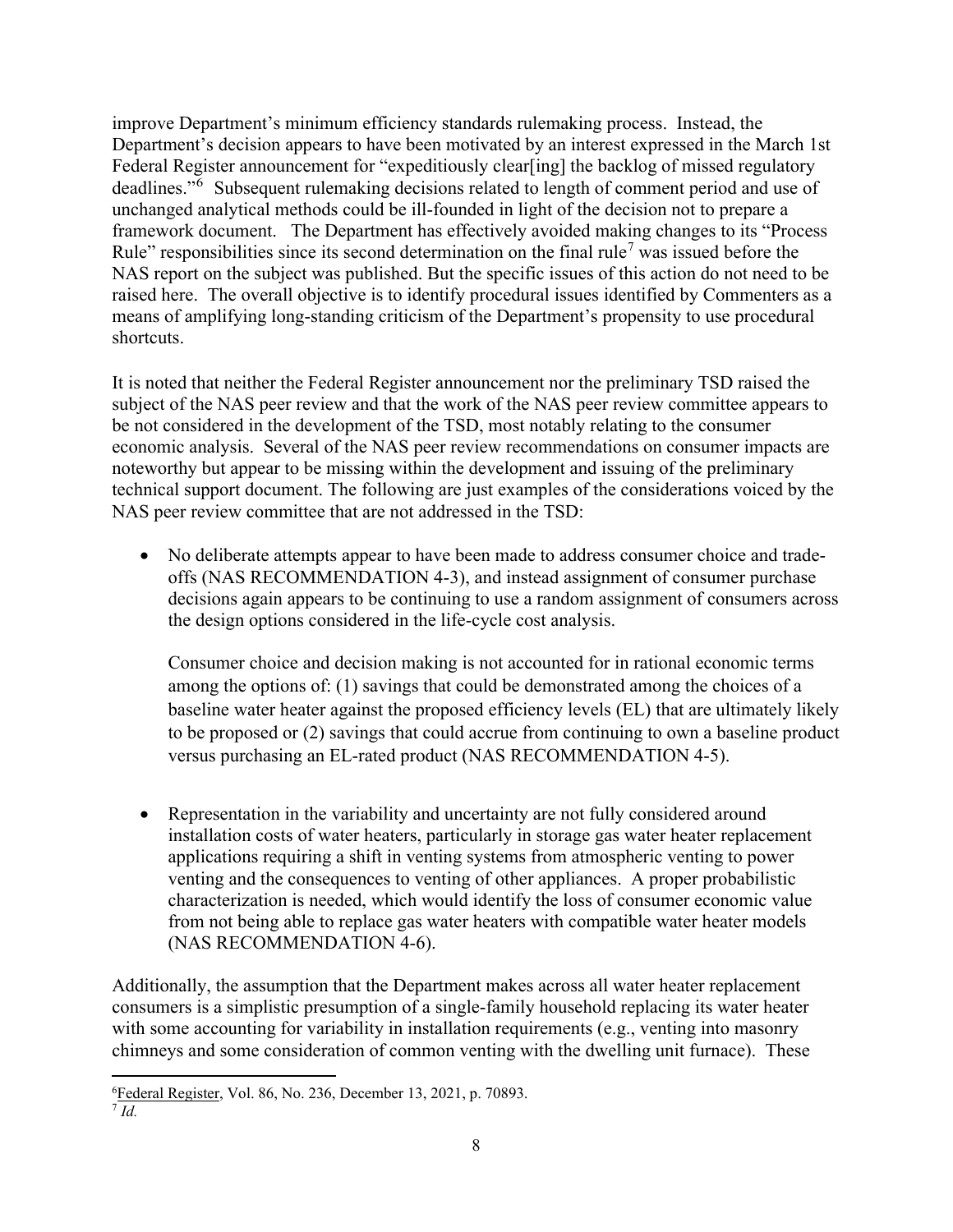simplifications miss entire classes of consumers such as multifamily housing households whose water heater vents atmospherically into a common vent shared with other households. That scenario, in of itself, represents a significant concern if one household's replacement and the unavailability of models of atmospherically vented water heaters compromises proper venting of other households' water heaters since the atmospheric venting system is likely to now be oversized.

RECOMMENDATION: Commenters strongly recommend that the final TSD maintain its LCC analysis breakout of Category I consumer storage gas water heaters and separate analysis of efficiency levels (EL) for Categories I, III, and IV, all three categories being specifically represented in the pTSD efficiency levels. The Department cannot fulfill its objective stated in its Federal Register announcement to "evaluate the significance of energy savings on a case-bycase basis"[8](#page-8-0) if it were unwilling to consider storage water heaters as independent products according to category. Each category has its unique installation environments within building structures, including venting systems, which are structural features of buildings first and foremost and outside the scope of the covered products outline under EPCA.

## **ELs and Product Classes**

While the Department has determined that efficiency standards rulemaking of products to separate "product classes" based upon condensing/non-condensing combustion and power venting/atmospheric venting water heaters do not provide unique consumer utility, that determination is being challenged in federal court at this time.<sup>[9](#page-8-1)</sup> Availability of Category I consumer storage water heaters, which use atmospheric venting, is needed to meet the needs of consumers who must replace their water heaters with compatible produces and where abandonment of exist housing venting systems serving water heaters would both deprive consumers of the utility of simple, low-cost water heater replacement, availability of only power vented water heaters that may not be easily replaced due to housing structural design, and where consumer safety might be compromised. As shown in the spreadsheet, 85% of gas-fired storage water heater shipments are for the water heater replacement market.

Aside from separate product class treatment of gas-fired storage water heaters by the categories as described in the ELs, Commenters note that the Department under EPCA is required to separately consider minimum efficiency standards for "covered products that [have] two or more subcategories."[10](#page-8-2) Under 42 U.S.C. 6295(q)(1):

*"…DOE must specify a different standard level for a type or class of product that has the same function or intended use, if DOE determines that products within such group: (A) Consume a different kind of energy from that consumed by other covered products within such type (or class)* [emphasis added]*; or (B)* 

<span id="page-8-0"></span><sup>8</sup> Federal Register, Vol. 87, No. 40, March 1, 2022, p. 11328.

<span id="page-8-1"></span><sup>&</sup>lt;sup>9</sup> American Gas Association, American Public Gas Association, Spire, Inc., Spire Alabama, Inc., Spire Missouri, Inc, and Thermo Products, LLC, petitioners, v. U. S. Department of Energy and Jennifer Granholm, U. S. Department of Energy, respondents, United States Court of Appeals for the District of Columbia Circuit, No. 22- 1030, February 25, 2022.

<span id="page-8-2"></span><sup>&</sup>lt;sup>10</sup> Federal Register, Vol. 87, No. 40, March 1, 2022, p. 11329.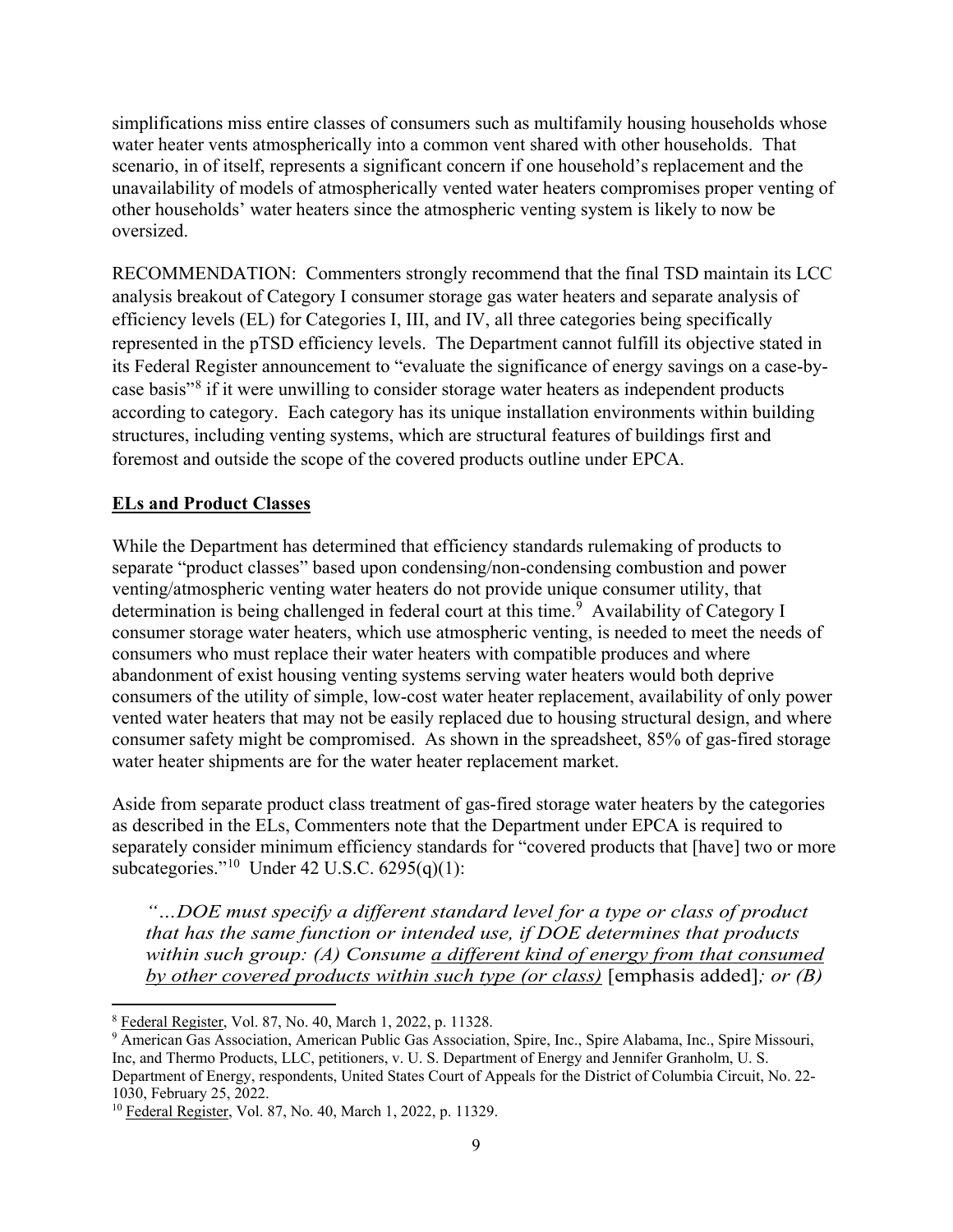*have a capacity or other performance-related feature which other products within such type (or class) do not have and such feature justifies a higher or lower standard* [emphasis added].*"[11](#page-9-0)*

With respect to the quoted EPCA language under (A) quoted above, many models of Category I gas storage water heaters require no electric power to operate whereas all models of Category III and Category IV require electric power. As a consequence, separate minimum efficiency requirements "must" be promulgated between storage water heaters that require and do not require electric power, if the EPCA language is taken literally.

With respect to (B) in the quoted language, recognition of this "feature" of power supply requirements defines that the Department must justify separate "higher or lower" minimum efficiency standards. This effectively renders moot the issue of potential "backsliding" if powered and unpowered Category I water heaters call for separate minimum efficiency standards and are economically justified. Commenters seek the Department's commentary on why requiring electricity consumption in one set of Category I gas-fired storage water heaters (EL 2 designs incorporating powered vent dampers and inducer fans for venting) does not qualify as products "consuming a different kind of energy" from unpowered Category I products within the balance of EL 2 as well as EL 1 and the base case.

RECOMMENDATION: The Department should maintain its break-out of the gas storage water heater analysis in the pTSD by Category I, III, and IV products and consider subdividing analysis of Category I into subcategories that require electric power (such as for induced draft and power damper models) and those that do not. This split in the analysis would support compliance with 42 U.S.C.  $6295(q)(1)$ .

# **Non-Regulatory Alternatives and Disadvantaged Consumers**

<span id="page-9-0"></span>Given that the Department has alternatives within building codes and voluntary programs such as ENERGY STAR to increase the "fleet average" of energy efficiency for consumer water heaters, Commenters strongly endorse use of these alternatives as a means for addressing energy efficiency and greenhouse gas emissions from gas-fired consumer appliances such as the current review of ENERGY STAR for consumer water heaters. Burdening consumers who are economically dependent and, in some cases, representing economically disadvantaged consumer groups, should not bear the burdens of market transition by having consumer options removed. Commenters are working with ENERGY STAR program staff on consumer water heater performance specifications, internal programs on consumer energy efficiency, and economically disadvantaged consumers it serves and sees retention of unpowered Category I water heaters as a key measure to maintain affordable, increasingly efficient water heating appliances. Commenters also note the role of voluntary programs play in providing alternative paths to higher efficiency and as supplement to federal minimum efficiency standards.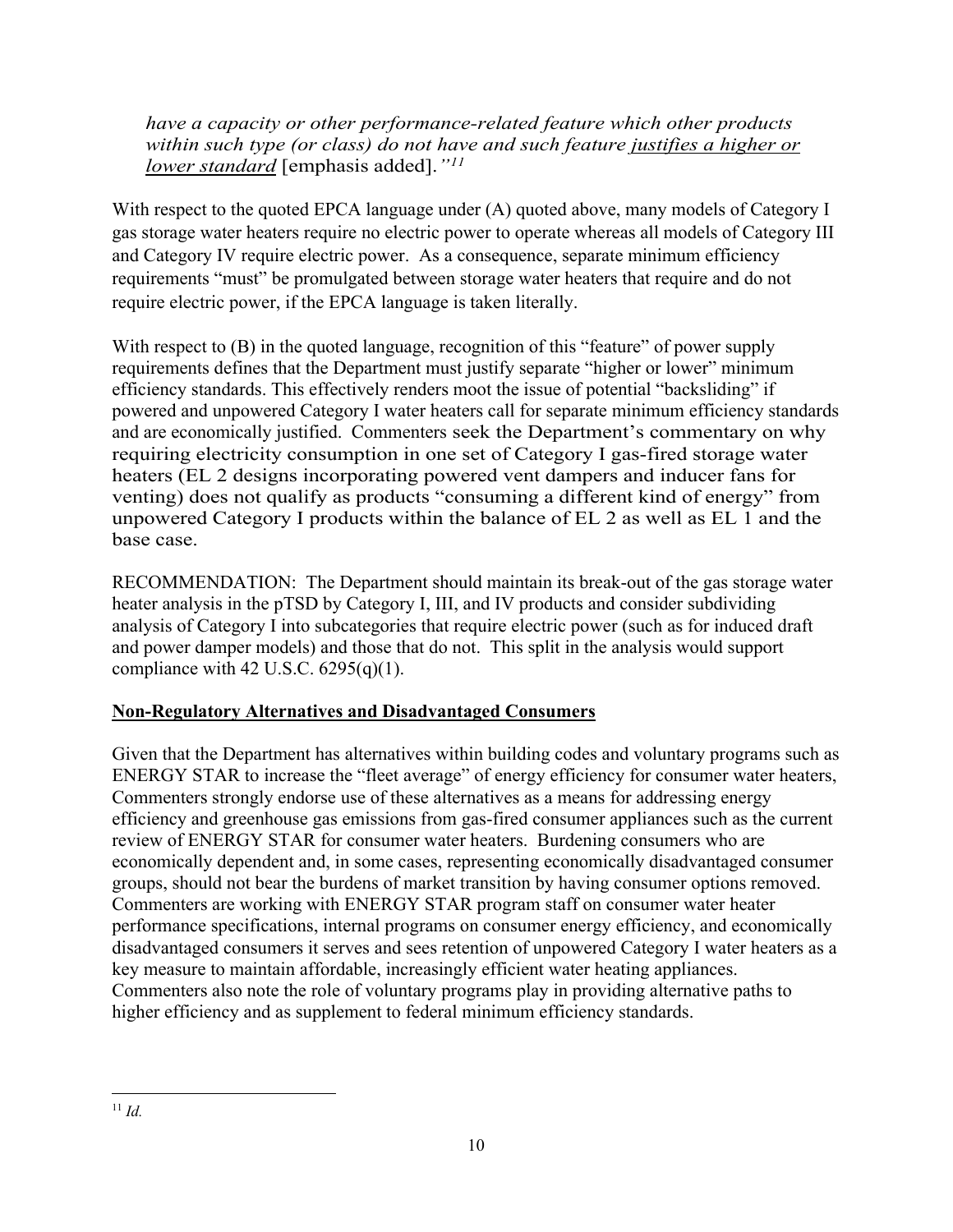Commenters also recognize that the alternatives available to the Department provide it with the most efficient and effective means of addressing most market failure causes, such as purchase decisions not being made available to consumers inhabiting a dwelling.

### **Preliminary Spreadsheet Observations**

The short amount of time provided by the April  $22<sup>nd</sup>$  posting of the spreadsheet and review of the pTSD document limited the ability to conduct detailed review of the spreadsheet. However, several characteristics of the analysis were observed from the Chrystal Ball simulation as posted and will be reported to the docket as review moves forward. At this time, Commenters have two observations to report:

Consumer energy prices. Where the Department's spreadsheet relies heavily upon distributional data inputs to the Monte Carlo analysis of life cycle cost and paybacks, the Department uses single time series average and marginal consumer energy price forecasts for consumer electricity and gaseous fuels to support the pTSD analysis. Ironically and historically, consumer energy price forecasts from the U. S. Energy Information Administration (EIA) have been shown to be unreliable from forecasting year to forecasting year, with diminishing accuracy and reliability in out years of the forecast period. Shown below is a record of EIA Henry Hub natural gas prices from successive editions of the "Annual Energy Outlook, Reference Cases" from 2017 through 2020.[12](#page-10-0)



<span id="page-10-0"></span><sup>&</sup>lt;sup>12</sup> Spire, Inc., "Comments of Spire, Inc. in Response to the Request for Information Entitled 'Energy Conservation Program: Energy Conservation Standards for Air-Cooled Commercial Package Air Conditioning and Heating Equipment and Commercial Warm Air Furnaces; Request for information,'" 85 Fed. Reg. 27941 (May 12, 2020), submitted July 1, 2020.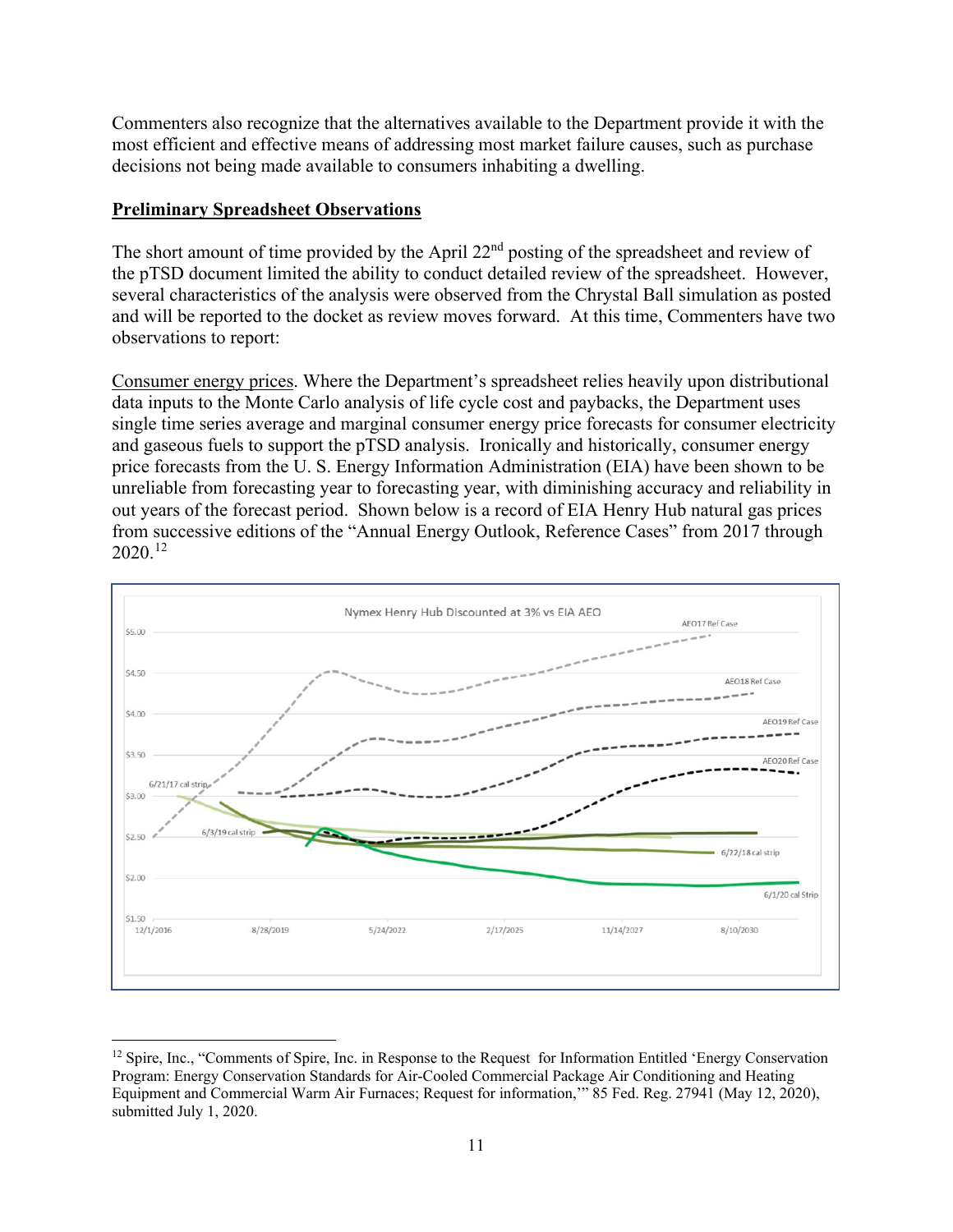As shown, successive forecasts reported in the Annual Energy Outlook (AEO) show overprediction of natural gas prices over time. Since the spreadsheet currently reports results for prices used from the AEO, 2021 edition, it can be expected that once again the prices forecasted and used in the analysis overpredict prices to expect in the future and against future forecasts. Additionally, the "Energy Price Trends" reported in the spreadsheet show systematic increases in natural gas prices in the future, including a 36% increase between 2020 to 2050 and an annual increase of 0.37% per year in the years following 2050. At the same time, the trends reported for electricity show prices changing between a decline of 6% and a rise of 6% between 2020 and 2050 and declines of between 0.46% and 0.85% annually in the years following 2050. For analysis of gas-fired consumer water heaters, these trends and disparities work to overstate the LCC savings and paybacks for higher efficiency minimum efficiency standards for natural gas alternatives, and it is expected that similar biases to exist for propane consumer water heaters.

RECOMMENDATION: The Department should, as a minimum measure, augment its current use of single time series forecasts of average and marginal consumer energy prices with forecast adjustments to account for forecasting errors and upward bias on natural gas prices and run the analysis under the resulting alternative price forecast trends. For parity with forecasts of electricity prices, error factors of plus or minus 6% in forecast prices appears reasonable alternative price trends for natural gas and propane. Furthermore, a systematic adjustment in the AEO 2021 natural gas price out to 2050 and beyond is justified based on forecast history and there a downward adjustment in price growth on the order of 15% appears reasonable. These alternative prices should be run as sensitivity cases through the analysis to specifically document changes in consumer LLC savings and paybacks and to monitor changes in national savings associated with energy efficiency standards alternatives.

Commenters look forward to conducting a more thorough review of the Department's spreadsheet and analytical models used in developing the TSD and ultimately minimum energy efficiency standards proposals.

## **Economically Justified Standards Levels for Storage Water Heaters (</=20;</=55 gallons)**

At this time, and based upon consumer economics, EL 2 for gas-fired storage water heaters represents various combinations of design features in Category I compliant designs and exhibits the highest LCC savings and shortest PBP as well as having the lowest proportion of consumers experiencing "Net Cost." This result holds for all three of the significant draw patterns: Low, Medium, and High. Characteristics of EL 2 and other gas-fired storage water heaters are reported in Table ES.3.3: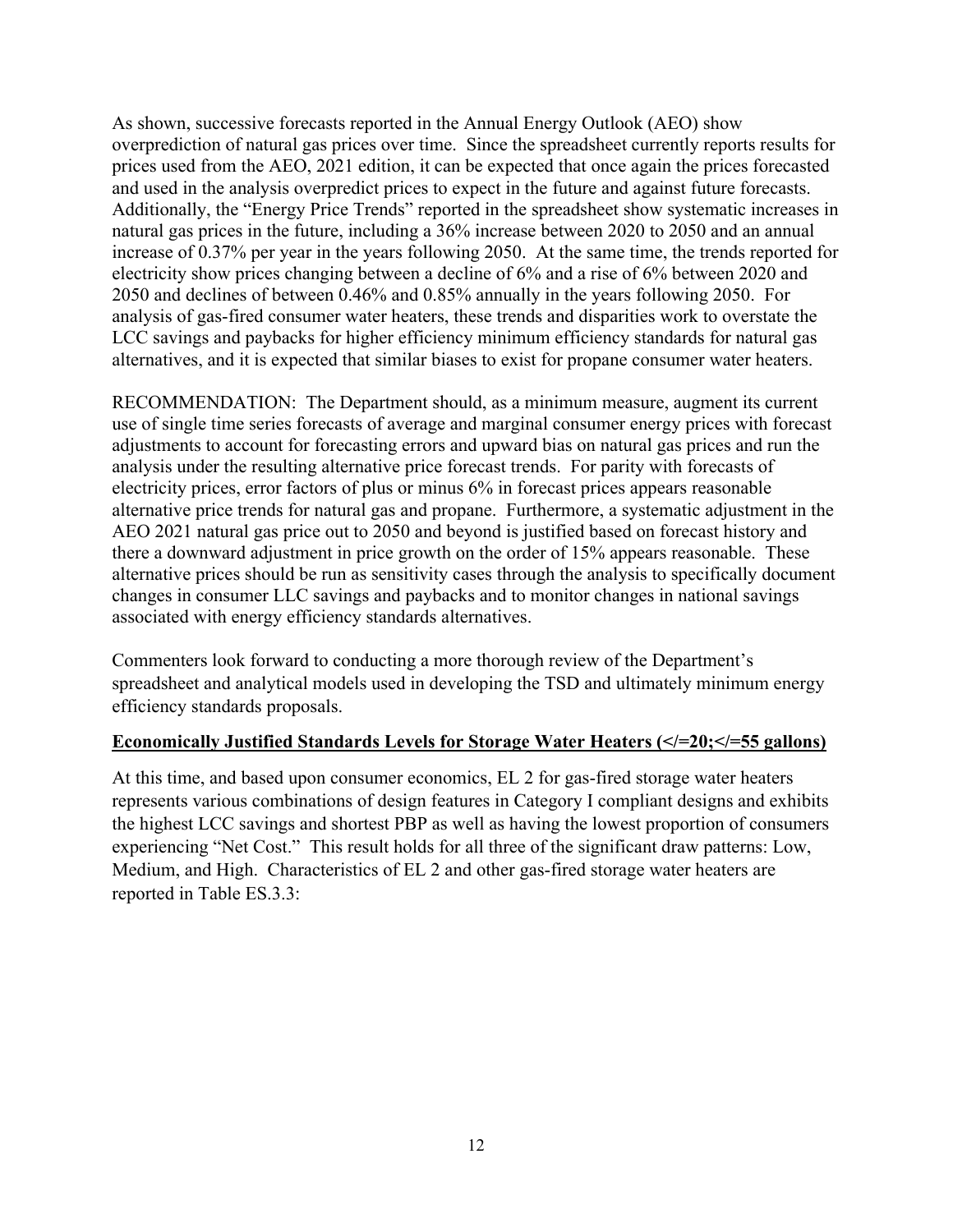| <b>ELs</b>     |                      |      | $UEF*$ |           |                                                                                                                                                                                        |
|----------------|----------------------|------|--------|-----------|----------------------------------------------------------------------------------------------------------------------------------------------------------------------------------------|
|                | <b>Very</b><br>Small | Low  | Medium | High      | <b>Technology Options</b>                                                                                                                                                              |
| $\mathbf{0}$   | N/A                  | 0.54 | 0.58   | $0.63***$ | Standing Pilot, Foam Insulation - Side: 1 in., Top: 1 in.,<br>Venting Category: I, Outlet Venting: Atmospheric Vent,<br>Heat Exchanger: Straight Flue                                  |
| $\mathbf{1}$   | N/A                  | 0.57 | 0.60   | 0.64      | Standing Pilot, Foam Insulation - Side: 2 in., Top: 2 in.,<br>Venting Category: I, Outlet Venting: Atmospheric Vent,<br>Heat Exchanger: Straight Flue                                  |
|                | N/A                  | 0.59 | 0.64   | 0.68      | Standing Pilot, Foam Insulation - Side: 2 in., Top: 2 in.,<br>Venting Category: I, Outlet Venting: Thermopile Flue Damper,<br>Heat Exchanger: Straight Flue                            |
| $\overline{2}$ | N/A                  | 0.59 | 0.64   | 0.68      | Electronic Ignition, Foam Insulation - Side: 2 in., Top: 2 in.,<br>Venting Category: I, Outlet Venting: Electric Flue Damper,<br>Heat Exchanger: Straight Flue                         |
|                | N/A                  | 0.59 | 0.64   | 0.68      | Electronic Ignition, Foam Insulation - Side: 2 in., Top: 2 in.,<br>Venting Category: I, Outlet Venting: Fan Assist,<br>Heat Exchanger: Straight Flue, Increased Baffling               |
| 3              | N/A                  | 0.60 | 0.65   | 0.69      | Electronic Ignition, Foam Insulation - Side: 2 in., Top: 2 in.,<br>Venting Category: III, Outlet Venting: Power Vent,<br>Heat Exchanger: Straight Flue, Increased Baffling             |
| $\overline{4}$ | N/A                  | 0.71 | 0.75   | 0.80      | Electronic Ignition, Foam Insulation - Side: 2 in., Top: 2 in.,<br>Venting Category: IV, Outlet Venting: Power Vent, Condensing,<br>Heat Exchanger: Axial Flue                         |
| 5              | N/A                  | 0.77 | 0.81   | 0.86      | Electronic Ignition, Foam Insulation - Side: 3 in., Top: 3 in.,<br>Venting Category: IV, Outlet Venting: Power Vent, Condensing,<br>Heat Exchanger: Axial Flue, Increased Surface Area |

For electric storage water heaters, EL 2 incorporating heat pump compression cycle technology as reported in Table ES.3.6 meets the comparable economic justification: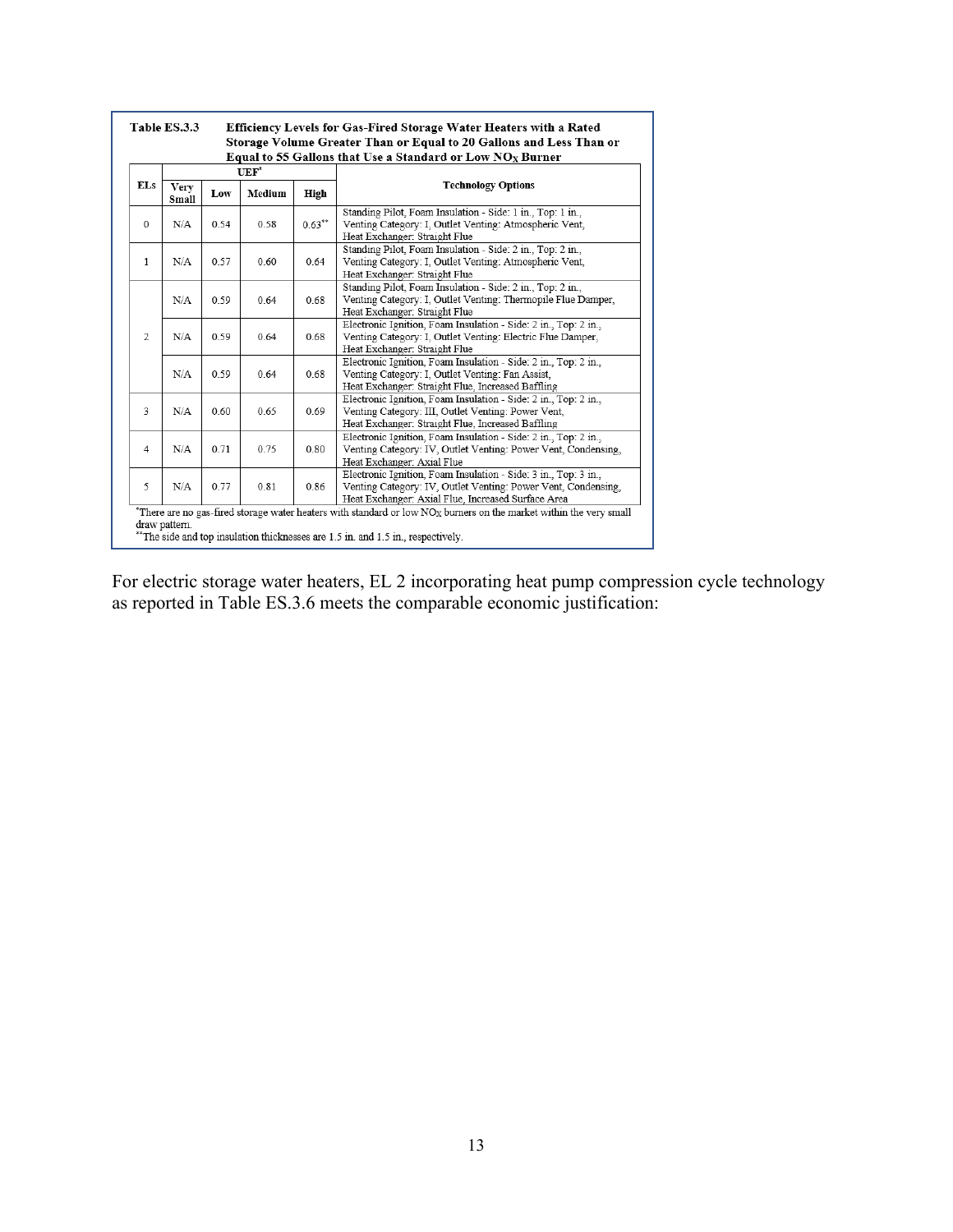#### Table ES.3.6 Efficiency Levels for Electric Storage Water Heaters with a Rated Storage Volume Greater Than or Equal to 20 Gallons and Less Than or  $1.6501$

|          |                      |                                                                                                                                                                                                                                                                                                                                                    | Equal to 33 Gallons |      |                                                                                                                                                                                                                                                                  |  |  |  |  |
|----------|----------------------|----------------------------------------------------------------------------------------------------------------------------------------------------------------------------------------------------------------------------------------------------------------------------------------------------------------------------------------------------|---------------------|------|------------------------------------------------------------------------------------------------------------------------------------------------------------------------------------------------------------------------------------------------------------------|--|--|--|--|
|          |                      |                                                                                                                                                                                                                                                                                                                                                    | $UEF^*$             |      |                                                                                                                                                                                                                                                                  |  |  |  |  |
| ELs      | <b>Very</b><br>Small | Low                                                                                                                                                                                                                                                                                                                                                | Medium              | High | <b>Technology Options</b>                                                                                                                                                                                                                                        |  |  |  |  |
| $\Omega$ | N/A                  | $0.92***$                                                                                                                                                                                                                                                                                                                                          | 0.92                | 0.93 | Primary Heating Type: Electric Resistance,<br>Tall Aspect Ratio, Foam Insulation - Side: 2 in., Top: 3 in.,<br>Short Aspect Ratio, Foam Insulation - Side: 2 in., Top: 3 in.                                                                                     |  |  |  |  |
| 1        | N/A                  | $0.93***$                                                                                                                                                                                                                                                                                                                                          | 0.93                | 0.94 | Primary Heating Type: Electric Resistance,<br>Tall Aspect Ratio, Foam Insulation - Side: 4 in., Top: 4 in.,<br>Short Aspect Ratio, Foam Insulation - Side: 4 in., Top: 4 in.                                                                                     |  |  |  |  |
| 2        | N/A                  | 3.30                                                                                                                                                                                                                                                                                                                                               | 3.35                | 3.47 | Primary Heating Type: Heat Pump,<br>Evaporator: Tube and Fin, Condenser: Aluminum tubing around<br>tank, Compressor: Rotary<br>Tall Aspect Ratio, Foam Insulation - Side: 2 in., Top: 2 in.,<br>Short Aspect Ratio, Foam Insulation - Side: 2 in., Top: 2 in.    |  |  |  |  |
| 3        | N/A                  | 3.70                                                                                                                                                                                                                                                                                                                                               | 3.75                | 3.87 | Primary Heating Type: Heat Pump,<br>Increased Evaporator and Condenser Heat Exchange Area,<br>Increased Capacity of Compressor<br>Tall Aspect Ratio, Foam Insulation - Side: 2 in., Top: 2 in.,<br>Short Aspect Ratio, Foam Insulation - Side: 2 in., Top: 2 in. |  |  |  |  |
|          |                      | *There are no electric storage water heaters on the market within the very small draw pattern.<br>**The top insulation thickness for the tall and short aspect ratios is 2 in.<br>***The tall aspect ratio top insulation thickness is 3 in., and the short aspect ratio side and top insulation<br>thicknesses are 3 in. and 3 in., respectively. |                     |      |                                                                                                                                                                                                                                                                  |  |  |  |  |

Commenters expect that this observation will hold and EL 2 levels to remain the economically

justified levels through the completion of the analysis. Commenters are applying the same criteria of other gas-fired consumer water heaters.

# **Department "Issues on Which It Seeks Public Comments"**

With respect to the Department's issues offered for comment, Commenters have the following response:

- Combine storage and instantaneous product classes Commenters strongly oppose combining storage and instantaneous consumer water heaters because of the unique consumer utility provided by these alternatives, particularly in the water heater replacement market as discussed above.
- Product databases Commenters have no comment at this time.
- Shipments information Commenters have no comment at this time.
- Design option technologies Commenters support the Department's definitions of design options from its review of AHRI Directory listed consumer water heater models and review of associated product literature.